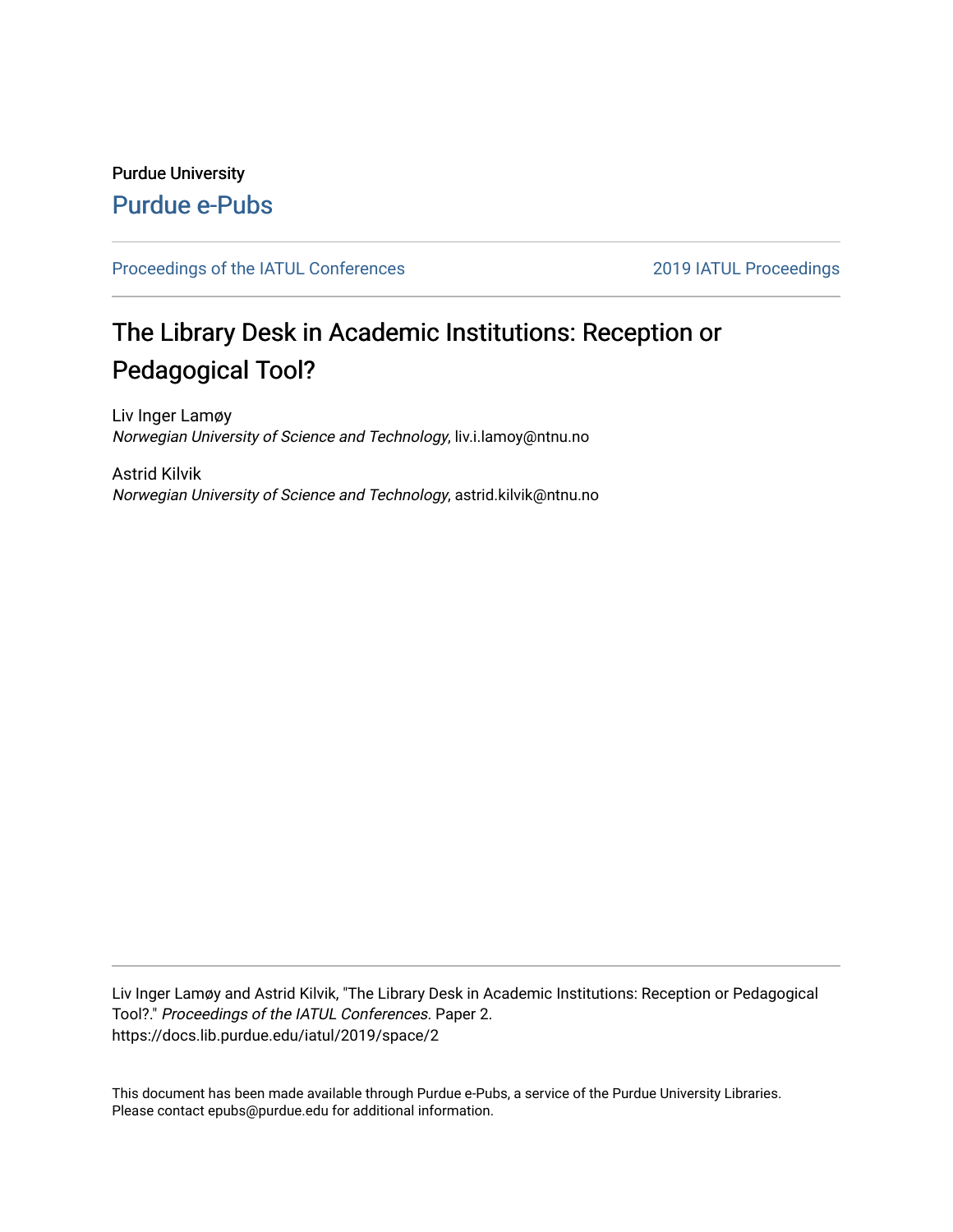## **The Library Desk in Academic Institutions: Reception or Pedagogical Tool?**

#### **Liv Inger Lamøy**

Research Librarian, Norwegian University of Science and Technology, the University Library, Norway. Email: liv.i.lamoy@ntnu.no

#### **Astrid Kilvik**

Research Librarian, Norwegian University of Science and Technology, the University Library, Norway. Email: astrid.kilvik@ntnu.no

The authors work as research librarians and project managers of a large project at the University Library of the Norwegian University of Science and Technology (NTNU UB). The project is funded by the National Library in Norway.

### Abstract

The desk services at our university library provide support on a range of services, from circulation to questions about literature searching, reference management and so on. However, we have insufficient knowledge about the use of the desk services. To increase our understanding, we have launched a project called *TREFF, towards a new platform for the desk services at the University Library of the Norwegian University of Science and Technology*. The main goal of the project is to learn more about the personal meeting between students and library staff in times of increasing digitization of the library's collections and services. In addition, we want to explore how the desk services can contribute to the library's overall objective of supporting learning, teaching and research quality at our university.

We have explored the topic from the point of view of both students and library staff, based on the following research questions:

1. What is the purpose of the students' use of the library desk?

2. How do library staff and students experience the meeting that takes place at the desk?

3. How can the answers to the previous questions be utilized to identify and implement measures for further development?

We have combined several research methods: mapping of service desk activity, focus group and individual interviews, surveys and literature studies. The paper will present results from the data collections and the measures for improvement of the desk services. At the conference, we would like our presentation to be an introduction to group discussions. We expect that the topic will engage the audience, and we are curious about the participants' reflections. Hopefully, the discussions will bring us further in the process of defining the main purpose of the library desk in academic institutions: do we want it to be a reception or a pedagogical tool, or something in between?

#### Keywords:

University Library, Library Desk Service, Library Development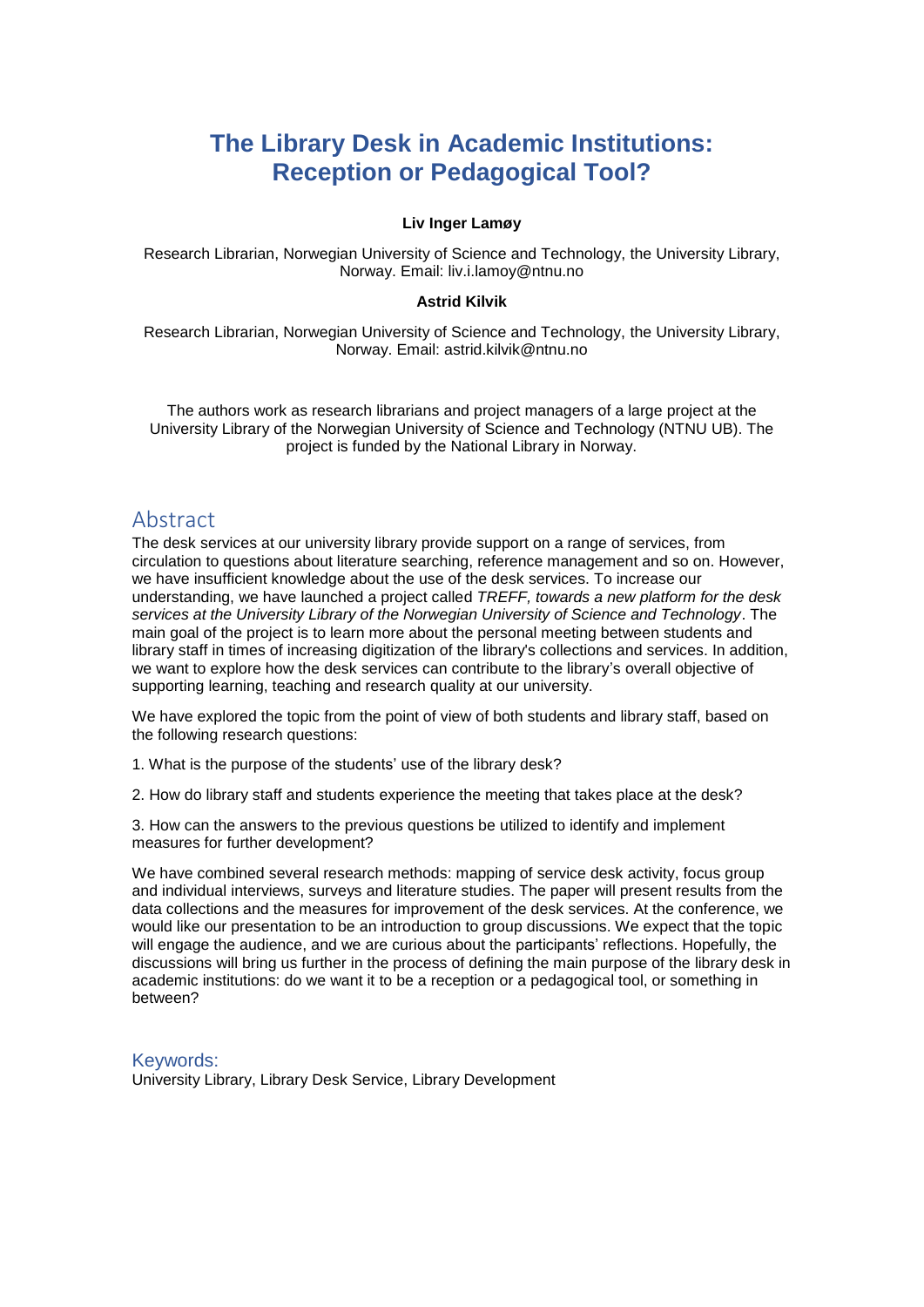## Introduction

In this paper, we present a project called *TREFF - towards a new platform for the desk services at the University Library of the Norwegian University of Science and Technology*. The project has taken place during the period 2017-2019. TREFF means "meeting" and is about the personal meeting between students and library staff at the library desk. In order to learn more about this meeting, we have carried out a number of data collections. Based on the collected data, we have identified several measurements for further development of the desk services. The paper will present and discuss results from the project.

#### Norwegian University of Science and Technology and the University Library (NTNU UB)

NTNU is a university with headquarters in Trondheim and, after a merger in 2016, campuses in Ålesund and Gjøvik, two smaller cities in Norway. NTNU has a main profile in science and technology, but also offer a variety of programs of professional study including the humanities, social sciences, economics, medicine, health sciences, educational science, architecture, entrepreneurship, art disciplines and artistic activities.

The university library is a public scientific library, with 15 branch libraries. The main object of the library is to support research and teaching at the university. The primary users are students and employees at NTNU and St. OIavs Hospital. The university library has 135 employees altogether, consisting of different employee categories, such as librarians, research librarians, advisors and consultants.

#### Desk services at the university library

The desk services provide support on a range of services, from circulation to questions about literature searching, research, reference management and so on. The branch libraries organize their service differently in terms of which employee categories that work at the desk, for how many hours a week, which tasks they do while working at the desk and so on. Most libraries have one desk for all kinds of questions, while a few have two, one for circulation and one for more complex questions about literature searching, research etc.

#### The TREFF project

Running 15 branch libraries, all with long opening hours, is resource consuming, especially when it comes to personnel. However, we have insufficient knowledge about the use of the service. Thus, in 2017 the library launched a two-part project: exploration of the service and then measures for further development. We chose to concentrate on one of our user groups: the students, but have explored the topic also from the library staff´s point of view. This is the project's research questions:

1. What is the purpose of the students' use of the library desk?

2. How do library staff and students experience the meeting that takes place at the desk?

3. How can the answers to the previous questions be utilized to identify and implement measures for further development?

The National Library of Norway has financed the project together with NTNU UB. The project has been organized with two project managers, a steering group and a reference group with participation from all sections of the library. The project management has emphasized seeking broad collaboration, both within the organization, with different teams, sections and groups in the library, but also externally, with other Norwegian university libraries, library research groups etc. We have collaborated with a research company to ensure that the research methods and data analysis are of good quality.

As a matter of form, as project managers we want to clarify our understanding and our point of view regarding the status and role of the desk service: we think this service is of great importance to the library and its users and should be further explored. In the course of work with the project, this foundation has given us both inspiration and direction.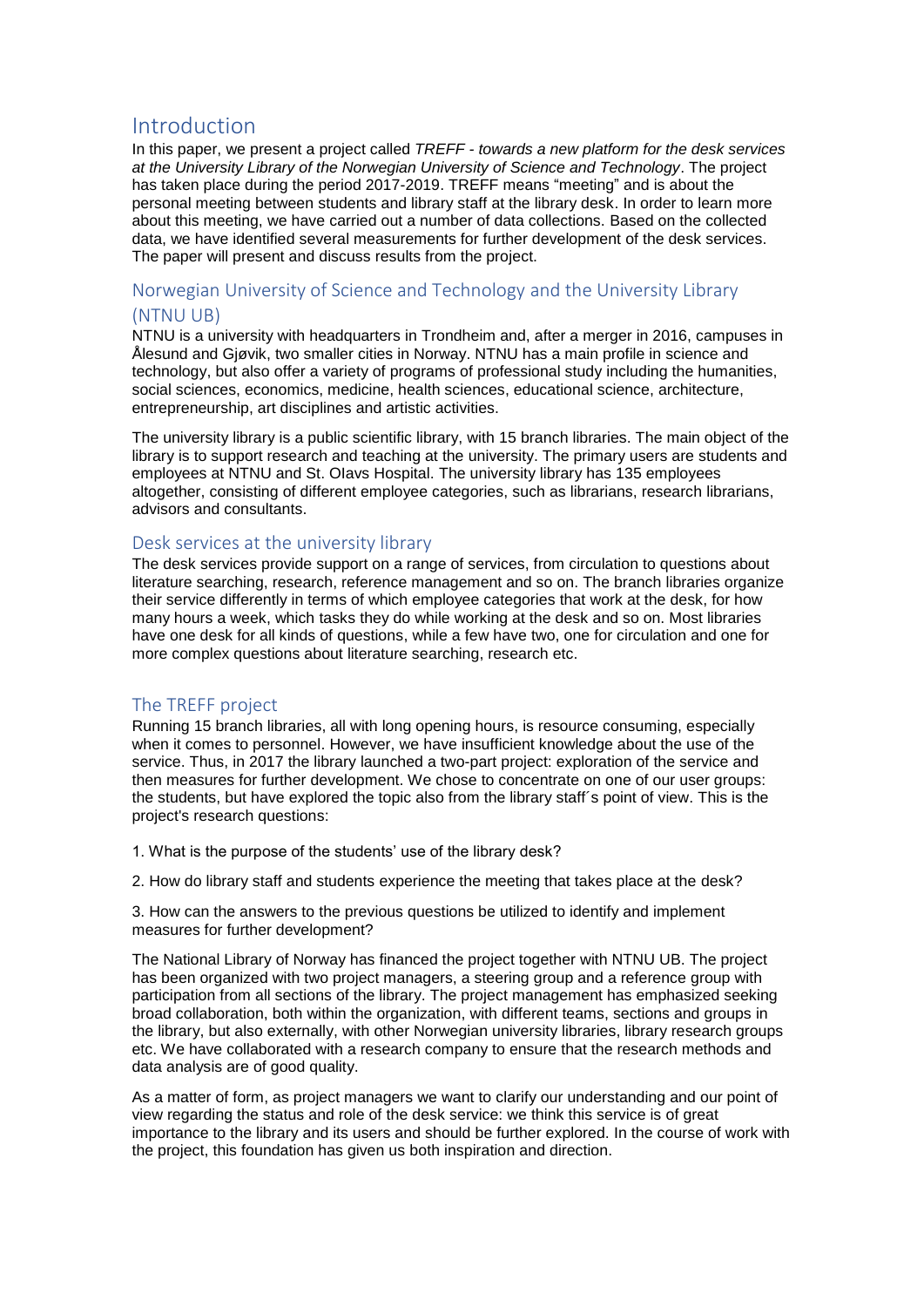## Methods

We have combined several research methods to reach the aims of the project: mapping of service desk activity (including observations), focus group interviews, individual interviews, surveys and literature studies. To identify measures for improvement, we have complemented the suggestions from students and staff with UX methodology.

#### Mapping of service desk activity

The first research question is about the students' inquiries in the library desk and what sort of questions they ask. We have registered the questions and sorted them into predefined categories. The categories were Collection and Access, Counselling, Citing and Referencing, Loan, Practical, IT-questions and Other Questions. The registrations were conducted in all 15 branch libraries during four different weeks spread throughout the academic year. We also carried out a couple of observation sessions in some of the branch libraries, to make sure we had defined the right categories and that the registration process worked well.

#### Survey to library staff

As mentioned above, the TREFF project also aimed to explore the library staff´s opinions and experiences at the service desk. Therefore, we sent out a survey to all employees at the university library and the student assistants as well. The survey consisted of 27 questions and was a mix of questions with predefined response categories and open comment fields. The answers were processed with statistical software (the questions with predefined response categories) and by categorizing respondents' comments on the open questions.

#### Interviews with students

In order to learn about students´ experiences at the library desk, we found that the best method was to get them to tell about it in their own words. Hence, we conducted semi-structured interviews: one focus-group interview with six participants and three individual ones. These nine students represented various campuses, studies, levels, age and gender. Some were experienced library users; others had barely visited the library or used the library website. Each interview lasted from one to one and ha half hour and was tape-recorded.

#### Measures for improvement of the desk service – UX methodology

To define measures to develop the library desk service further, we asked both students and staff for suggestions. This was part of the interviews and the survey, respectively. In addition, we adopted UX methodology by arranging a two-day workshop for the project management and the reference group in the project, led by one of Norway´s experts on the field. Her we used UXtools like cognitive mapping, affinity mapping, brainstorming, sketching and storyboarding.



*Figure 1 Drawing from the UX-workshop*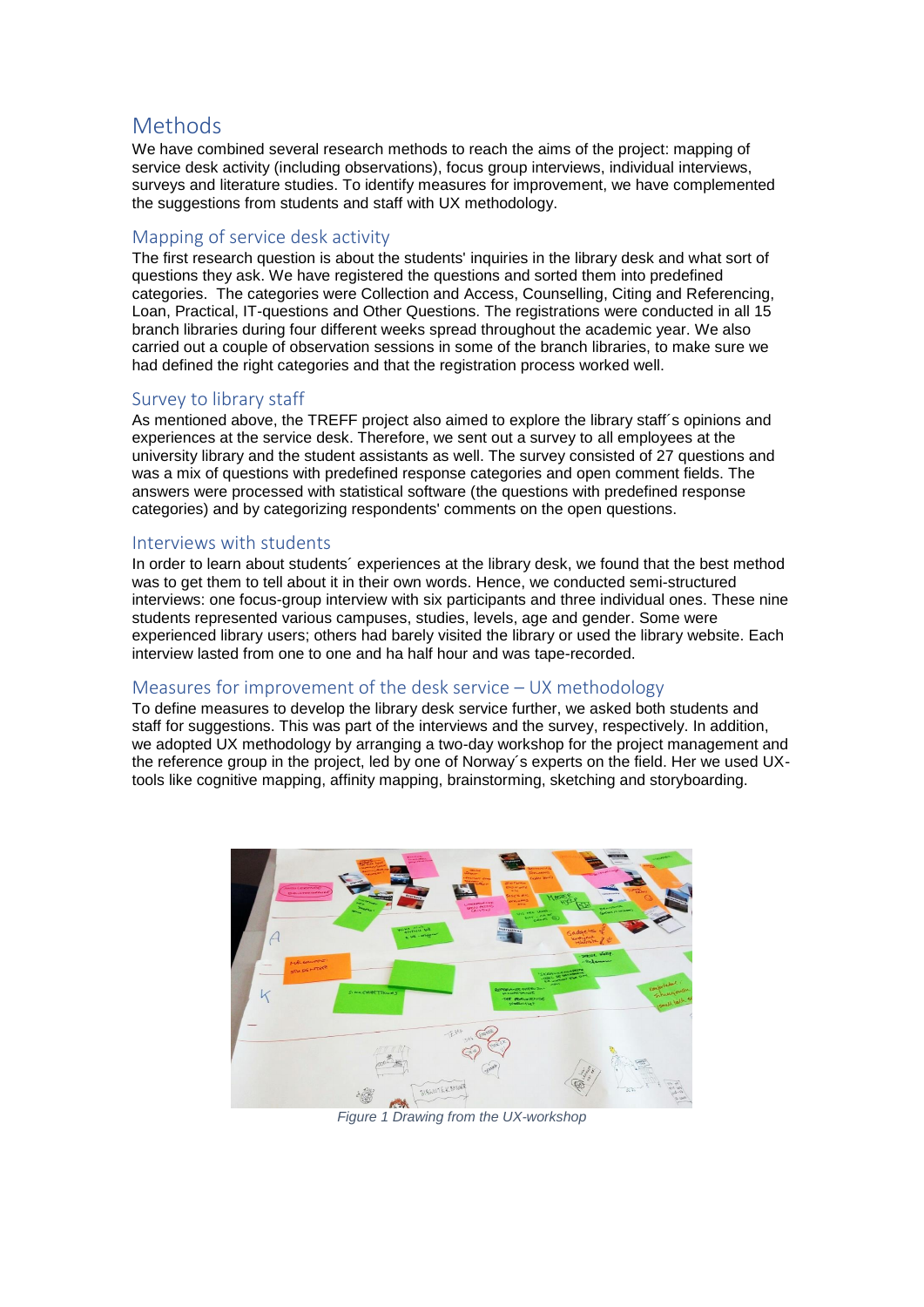We identified the following measures:

- Restructure the service desk area in one or more of the libraries. For instance, establish welcome zones.
- Develop information materials placards and flyers in order to inform students about what the library desk actually can do for them. Use this material in special campaigns to market the desk service.
- Have pop-up library desks from time to time, both in the library room and outside.
- Examine and further develop cooperation and information flow between the IT service at the university and the university library
- Arrange seminars, both on national and local level, on library desk issues
- Discuss and clarify the role of the library desk service in the organization: purpose, aims, competencies needed and so on. The process involves the whole organization, both management and employees.

## Results

In this section we will present the results of the different research methods used in this project.

#### Mapping of service desk activity

Mapping of the activity in the different library desks around the university library showed that most of the questions from the students were about the physical collections. Totally, through all four weeks of registrations, 44 % of the questions were about loan services and document delivery. 19 % of the questions were about physical and electronic collections and access to them.

16 % were questions about practical things, like opening hours, lost stuff and where the group study rooms are. 7 % were about IT. 6 of the 15 libraries have IT-services for students inside the libraries and most of the IT questions in these libraries are handled there. Finally, the results show that 8 % of the questions from the four weeks of counting were reference questions and 2 % were about literature lists, reference management and reference management tools. There was a fairly even distribution of questions in the different categories during the year, but we registered some more reference questions in the April counting (11 %). The number of questions spreads evenly throughout the weekdays. We could see a slight increase in the middle of the week and a decrease in the end.



 *Figure 2 Mapping: total results Figure 3 Questions per day*

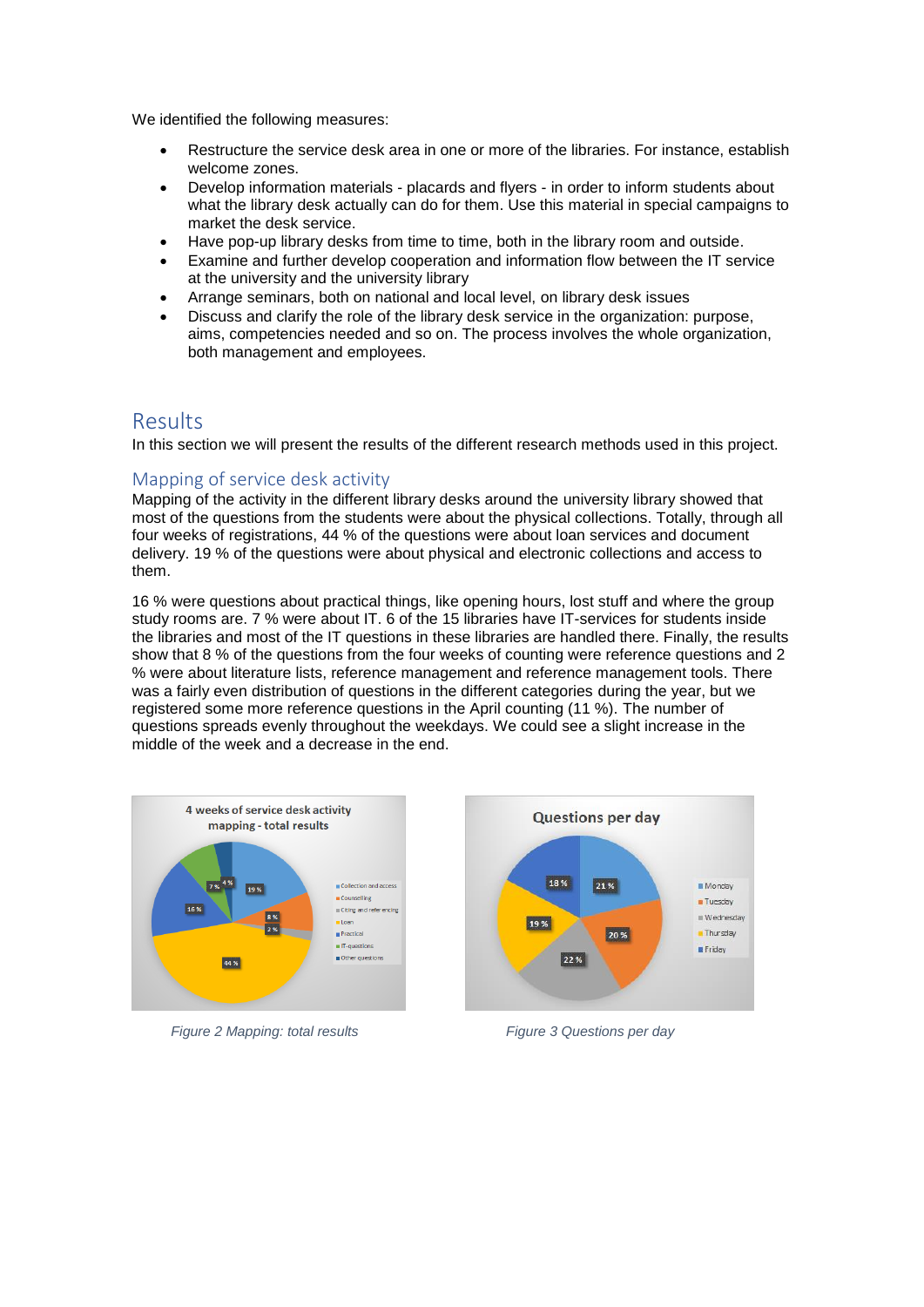

The number of questions was largely the same each of the four weeks.

*Figure 4 Questions per week*

#### Surveys

The results from the employee-survey show that librarians and executive officers are the groups that for a large part run the library desks at The NTNU University Library. Academic librarians staff the desks, but not as frequently. Only librarians and executive officers staff the desks four times a week or more. Most of the staff work in the library desks 1-3 times per week (57 %). 74 % of the academic librarians staff the desks once a week or less.



*Figure 5 How often do you work in the library desk*

Overall, the employees at the university library are satisfied with the amount of time they spend working in the library desks. The majority find working in the desks professionally challenging and interesting. We could see signs that the staff that work most frequently in the desks also where more satisfied with this type of work. 77 % of the respondents like working in the library desk as much as working with other tasks or even better.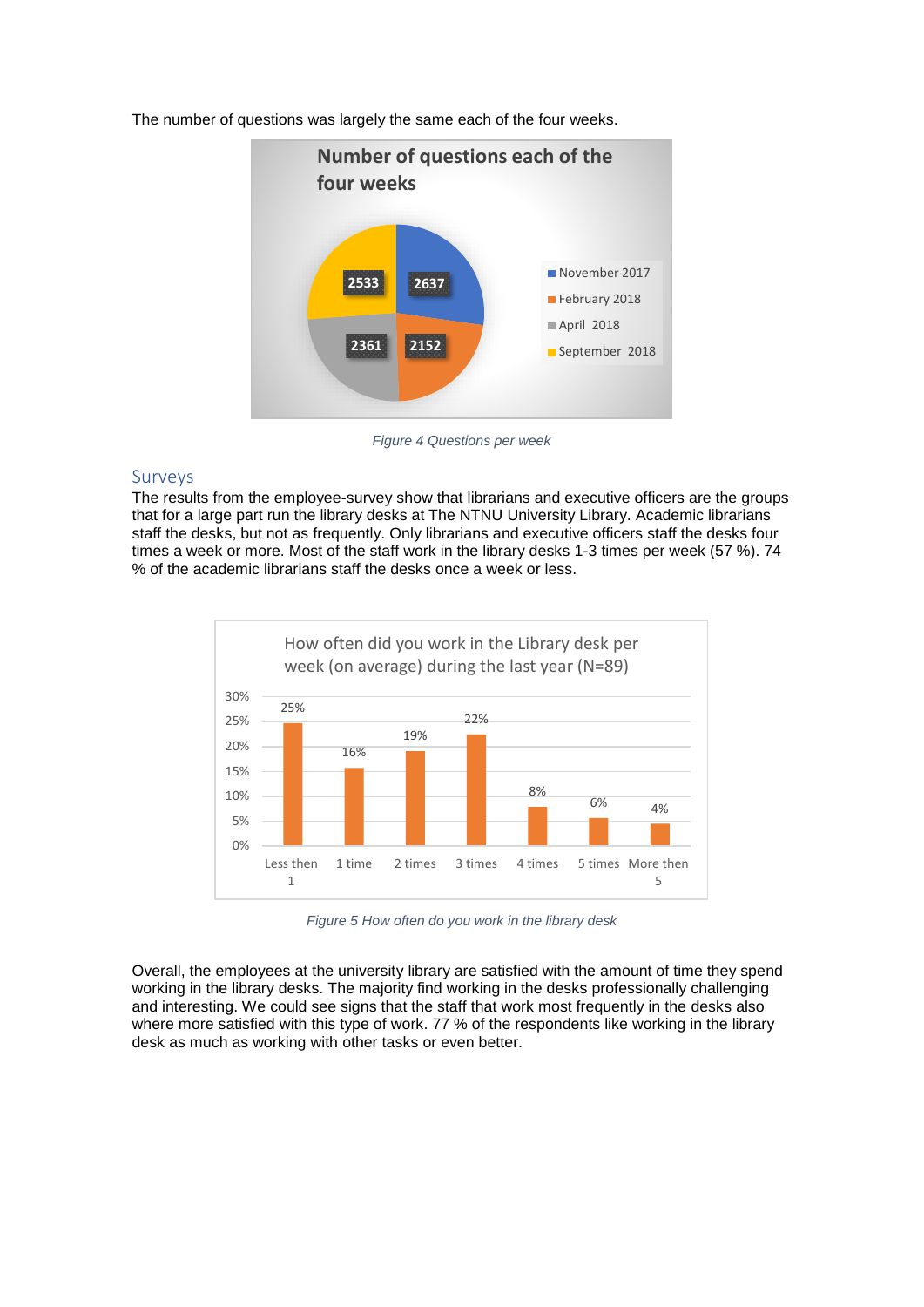

*Figure 6 I like working in the library desk…* 

A large number (94 %) of respondents think that the library desk is an important meeting place between library and student.



*Figure 7 Importance of the library desk as a meeting place*

Almost all of the respondents (99 %) believe the students are generally satisfied with the help they receive at the desk. No one has the impression that the students are dissatisfied (no answers in the dissatisfied-categories).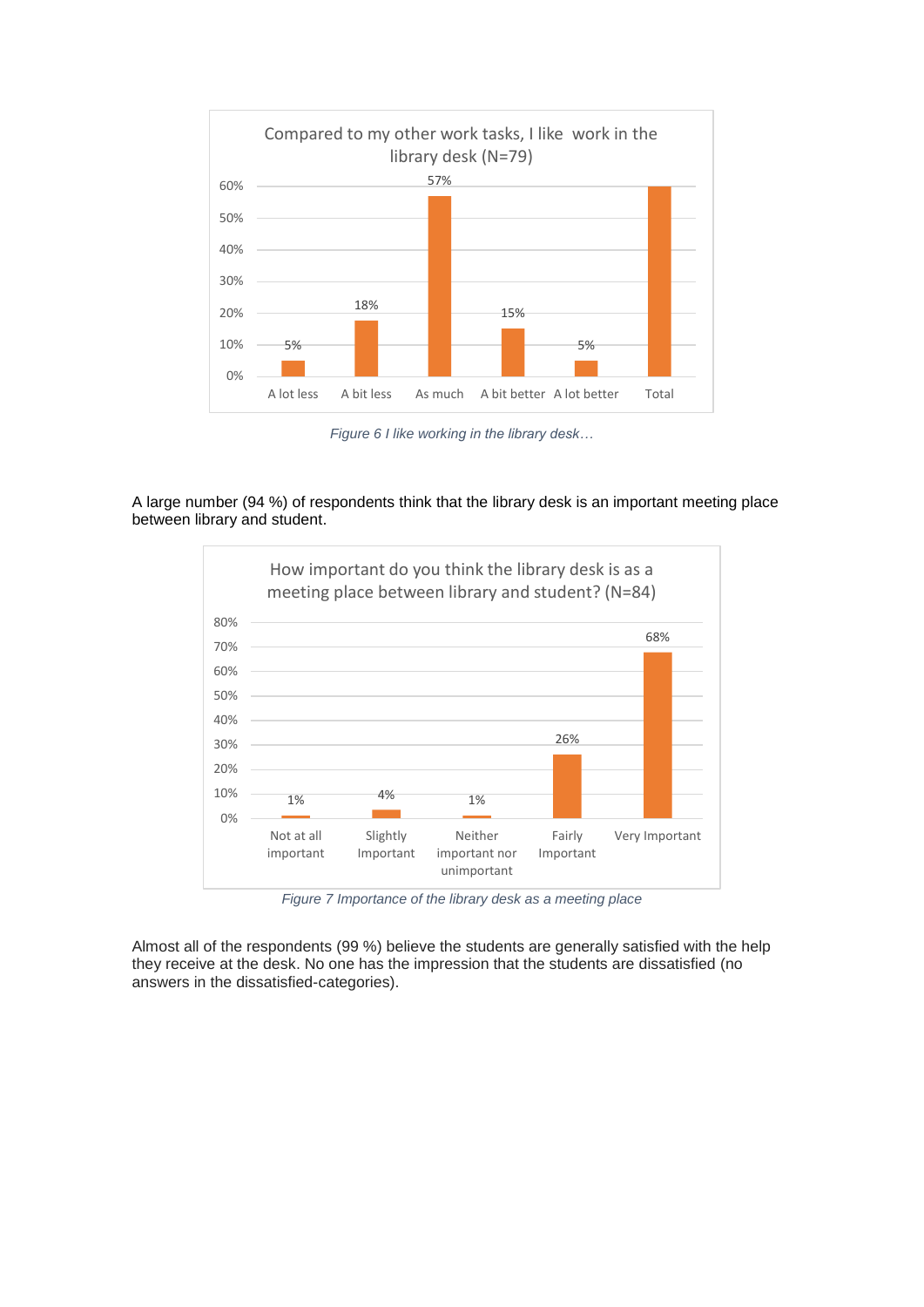

*Figure 8 Are students satisfied?*

A large proportion of the respondents (72 %) thinks the students avoid contacting the library desk although they probably need help.



*Figure 9 Impression of students not contacting the desk*

13 % of the respondents answer that they very often or often need help from other people in the library that are experts on the subject, when asked about database searching or writing assignments. When it comes to reference tools, 33% need help often or very often.

Half of the library employees state that the meeting with the student and problems they encounter in the desk, often or very often are subject for discussions in informal conversations with colleagues. 37 % state that the same topic often or very often is discussed in formal contexts, like meetings.

#### Focus group and individual interviews

When interviewing the students about their experiences with the library, we found that books are important to them and that the questions they ask in the library are about the things they see in the room, the obvious. Most of the questions were about the physical collections. This corresponds with the findings from mapping students' questions in the desks, where a total of 63% of the questions are about loans and collections.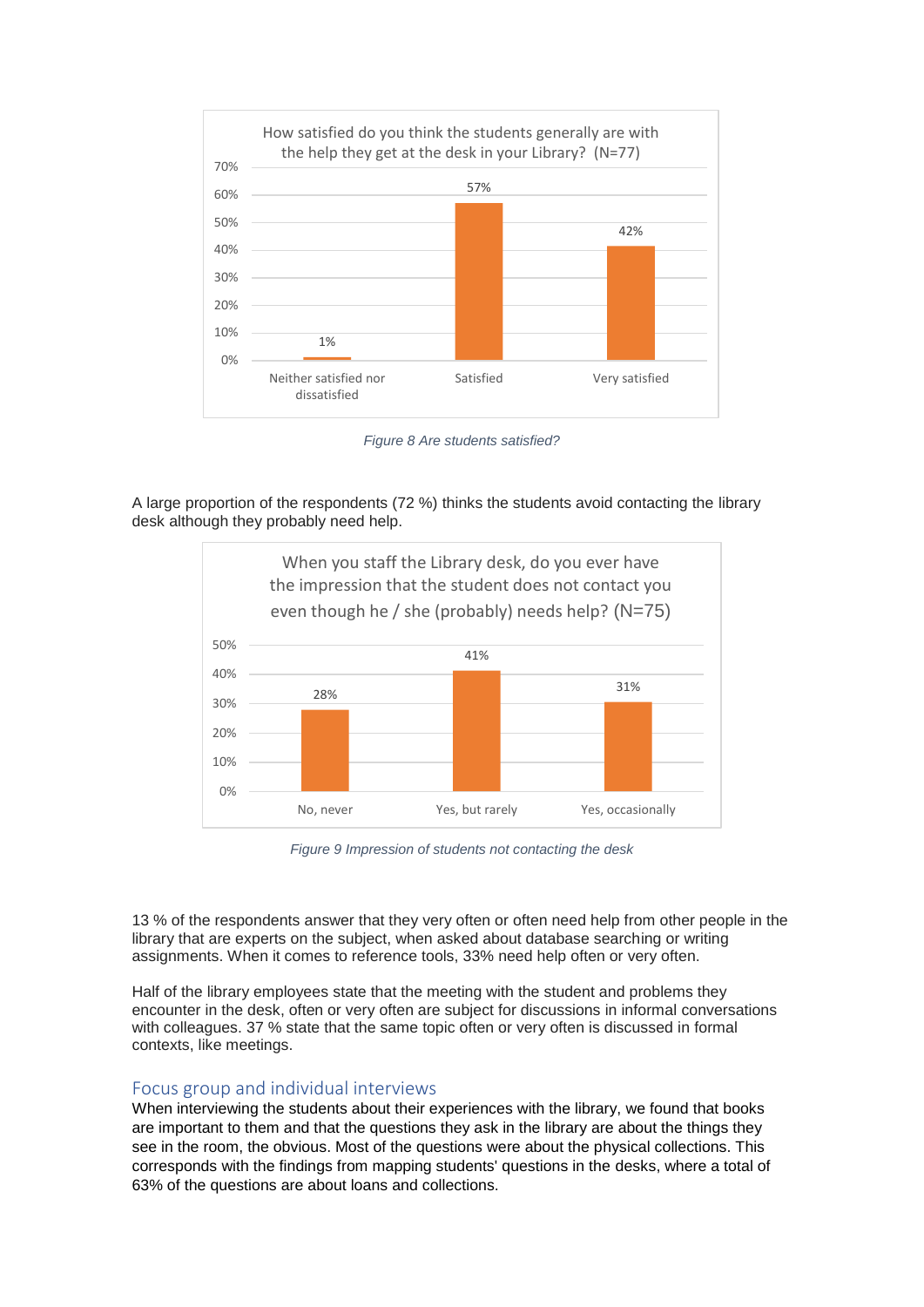"I use the library mostly for course syllabus, read mostly at school and in the library, overnight loans, get hold of extra literature for assignments."<sup>1</sup>

"(use the library for)…course syllabus, an overview of the literature, searching for a bachelor thesis, borrow a lot, use the library more and more. Look through books to review the need for purchase."

When approaching the library desks, the students prefer to ask short questions of practical nature. Many of the students tell that they do not wish to disturb the library staff or take up their time, or the time for others waiting in line.

"I think: do not take up so much time, if someone else comes, at least do not make a queue."

"Many of the fellow students think this, do not disturb. Need to borrow scissors is OK, but not more comprehensive questions than that."

Furthermore, the students express that they are hesitant to ask if they are not quite sure that the desk is the place where they will get the answer. We found a lack of knowledge about the library staff's expertise and competences. The students do not actually know what the librarians do and what kind of help they can get in the library desks. Although they might need it, they do not turn to the library desks to get help with their study needs.

"Never think they are too busy to be asked, but don't know what they can, except answering short questions."

"…thinking that we will not bother the librarians with anything they may not know. I think so and probably many I go to class with. You are supposed to take care of the library."

The students prefer to be self-reliant, but they add that they spend a lot of unnecessary time trying to cope in the library on their own.

"There is a lot I don't realize I could ask for. I use much unnecessary time though."

Several of the students in our interviews agree that the staff in the library desks has a "security function" and that it is nice and reassuring that someone is there in case a need arises. In addition, they wish to have the opportunity to ask questions in the desk, even if they do not use the library desk now.

"If there is something you do not understand, then you are stuck if you have no one to ask."

When the students go to the service desks and ask questions, they are generally satisfied with the help they receive. One student in particular was concerned with the importance of each meeting. The one meeting could be the only one that student has with the library staff that term, and the experience is what she brings with her and talks about with her fellow students. Each meeting is unique to each student.

The students have several opinions on how the physical environment in and around the library desks could be improved. One of the students state that the desk is an obstacle between "you" and "us". One suggestion was to minimize the obstacle by using smaller tables, instead of a large desk. This way the student could stand together with a librarian and get help with the research question away from the library desk.

## **Discussion**

-

Our survey and our interviews show that students and staff agree on the importance of the meeting at the desk. Both parts consider the desk to hold an important role as a meeting place between library staff and students. Still we find that only 37 % of the respondents in the employee survey state that desk-related issues often or very often are the subject of discussions in formal contexts of meetings. We think this is a rather small percentage when we

<sup>1</sup> *All the citations are originally in Norwegian and have been translated by the authors of this paper*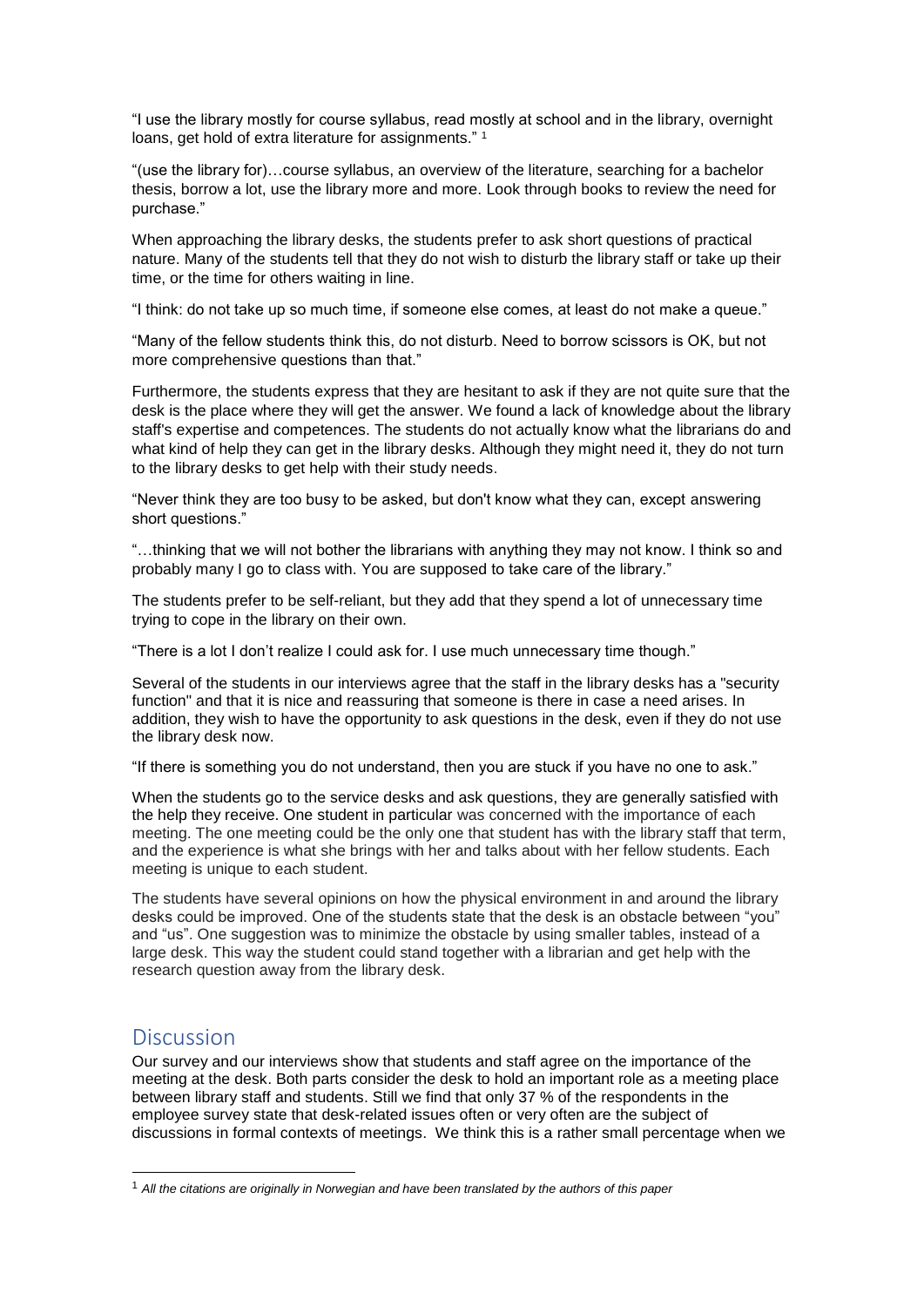take into consideration the importance of the desks, in the staffs' view. This raises the question of whether the work in the library desk is not considered important enough to be on the agenda.

In the interviews, the students tell us that they are content with being self-reliant On the other hand, we see signs that the library could represent a more effective study environment if the students were to exploit the full potential in the meeting with the library staff.

From our studies, we learn that the students want to have the library staff present in case they have questions. This corresponds to findings in Allan's study [2016, s. 120] and a study by Matthews [2013], referred to by Allan. Following the same line of thoughts, we may claim that the existence of the library desks and the opportunity to ask represents value to the students even if they do not use it at present.

Students and staff have a common understanding about how satisfied the students are with the service at the desk. Staff thinks students are happy with the help they receive, and students report that they really are. However, we find that the students lack awareness of what they can ask about in the desks and of what competencies the library staff have. They connect the library staff to the books and the physical collections that are visible in the libraries. Consequently, the students ask mostly about loans and collections when they approach the library staff in the desk. This result is supported by findings in Allan's ethnographic study [2016, s. 120], where Allan found that the students unveiled that they did not know what librarians do, or they associated librarians to books or help with computer problems. Until now, we have taken it for granted that the students know about our competencies and the possibilities to get help with their literature searching and academic writing. For the future, we have to ask ourselves if our inability to market our service is connected to unclear organizational goals for the desk service or not formulated goals at all? Is there an unexploited potential in the library desks and expertise waiting to be used?

The shortages in knowledge that is so crucial to students' understanding about how they can use, and benefit from, their library needs to be dealt with. The actions we must take have to go deeper than merely working to get more people inside the doors of the library. In our project, we have suggested increased marketing, focusing on librarian competencies and informing more directly about what students can get an answer to in the library desks. We have also intensified the effort of taking the library desk out of the library to rise library awareness. While these are important measures, we ultimately believe that real change will not take place until we have established clear goals and strategies for the role of the library desks, and methods for achieving them.

With the TREFF project, we have initiated several measures that we think will improve the desk service at the university library, some small, others more comprehensive. We think that many activities that work together and at the same time will have great importance in the long term. It is a continuous work. We intend for instance to repeat the special campaigns several times to market the desk service and have pop-up library desks from time to time in the following years. We also believe that it is a good idea to organize more seminars and workshops on the desk function. The experiences with the seminars we have arranged in the project period, both internal and national, have been very good. We have received a lot of positive feedback and have clearly inspired several universities and university colleges to start their own library desks projects. We hope that this success can be repeated and that the university library will arrange such seminars even after the project period is over.

## Conclusion

In this paper we have presented a project called *TREFF - towards a new platform for the desk services at the University Library of the Norwegian University of Science and Technology.* We have focused on the meeting between library staff and students in the library desks. Our findings show that although both students and staff are satisfied with the meetings, the students lack knowledge about what the library really can do for them and the library organization does not have much focus on this part of their service. Through this project we have succeeded in starting some conversations about the library desks as a meeting place, both within and our own organization and beyond. We realize that change seldom happens quickly, it takes patience and sometimes many small actions in order to start a bigger movement.